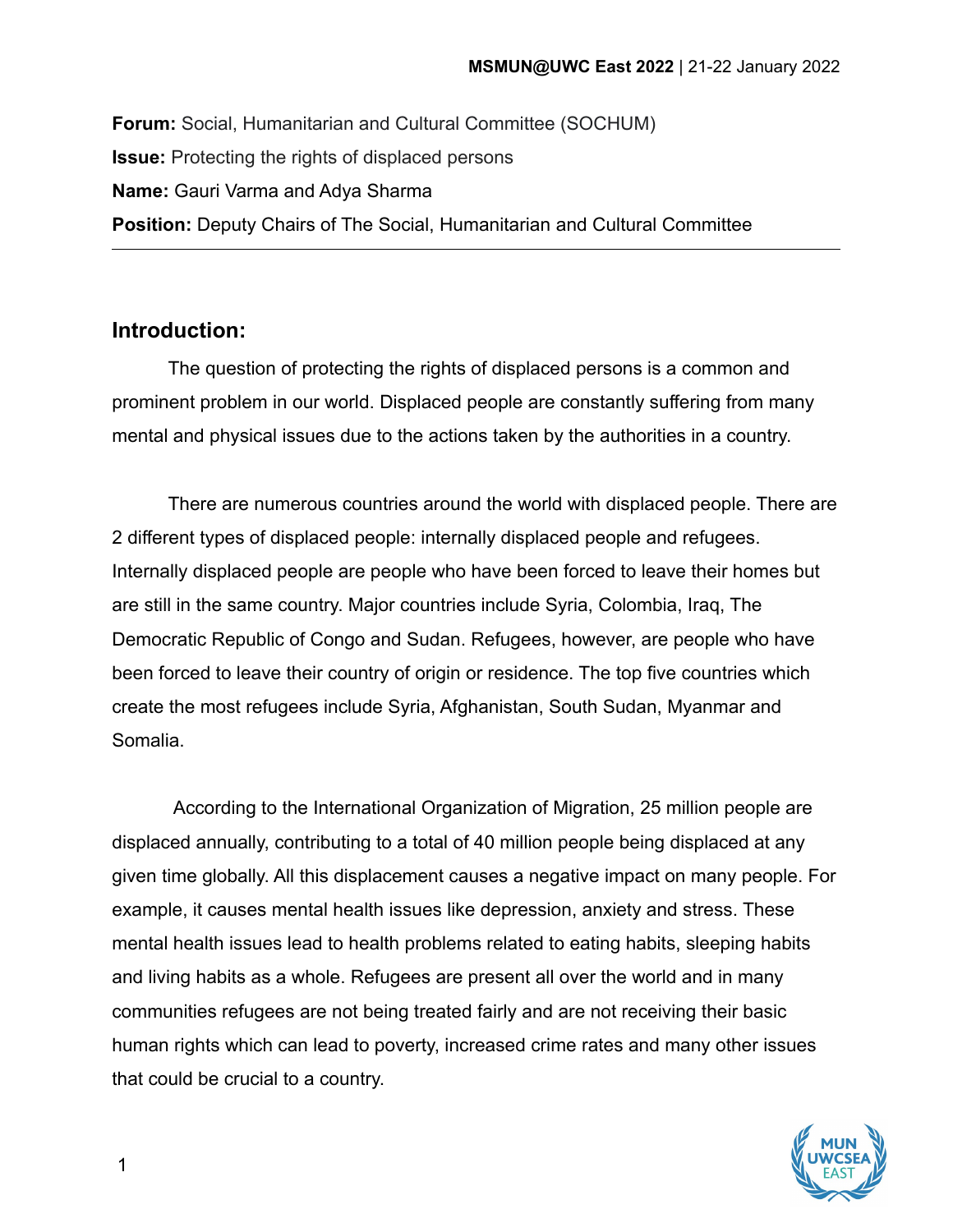# **Definition of Key Terms:**

- 1. **Refugee:** Someone who has been forced to leave their own homes for reasons including persecution, escaping war, and natural disasters.
- 2. **Displaced Person:** According to the UNHCR, displaced persons are classified as "a person who, as the result of authorities of regimes, has been deported from, or has been obliged to leave his or her country of nationality or of former habitual residence."
- 3. **Internally Displaced Persons:** Someone that is forced to leave their homes but remain inside their own country.
- 4. **Immigrant:** A person who comes to live permanently in a foreign country.
- 5. **Asylum:** A form of protection granted to a person which allows them to remain in the country they're taken asylum from instead of being deported to a country where they may fear persecution or harm.
- 6. **Persecution:** Oppression; hostility or ill-treatment particularly due to beliefs (political and/or religious) or race.

# **Background Information**

The start of the issue of displaced people started 82 years ago in 1939 during the Second World War. During World War II, 60 million people were displaced due to the war and conflict. This entire beginning of displacement as a whole, resulted in millions around the world getting displaced for various reasons such as natural disasters, government regulations and even lack of basic rights or human living standards.

Following the Second World War was the Israeli-Palestinian conflict. This took place in 1948 and resulted in 5.1 million people being displaced. Other events in which conflict has caused people to be displaced was the Korean war, the Vietnam war, and the Afghan conflict. There are currently many countries around the world that are the source of refugees and have many internally displaced people globally.

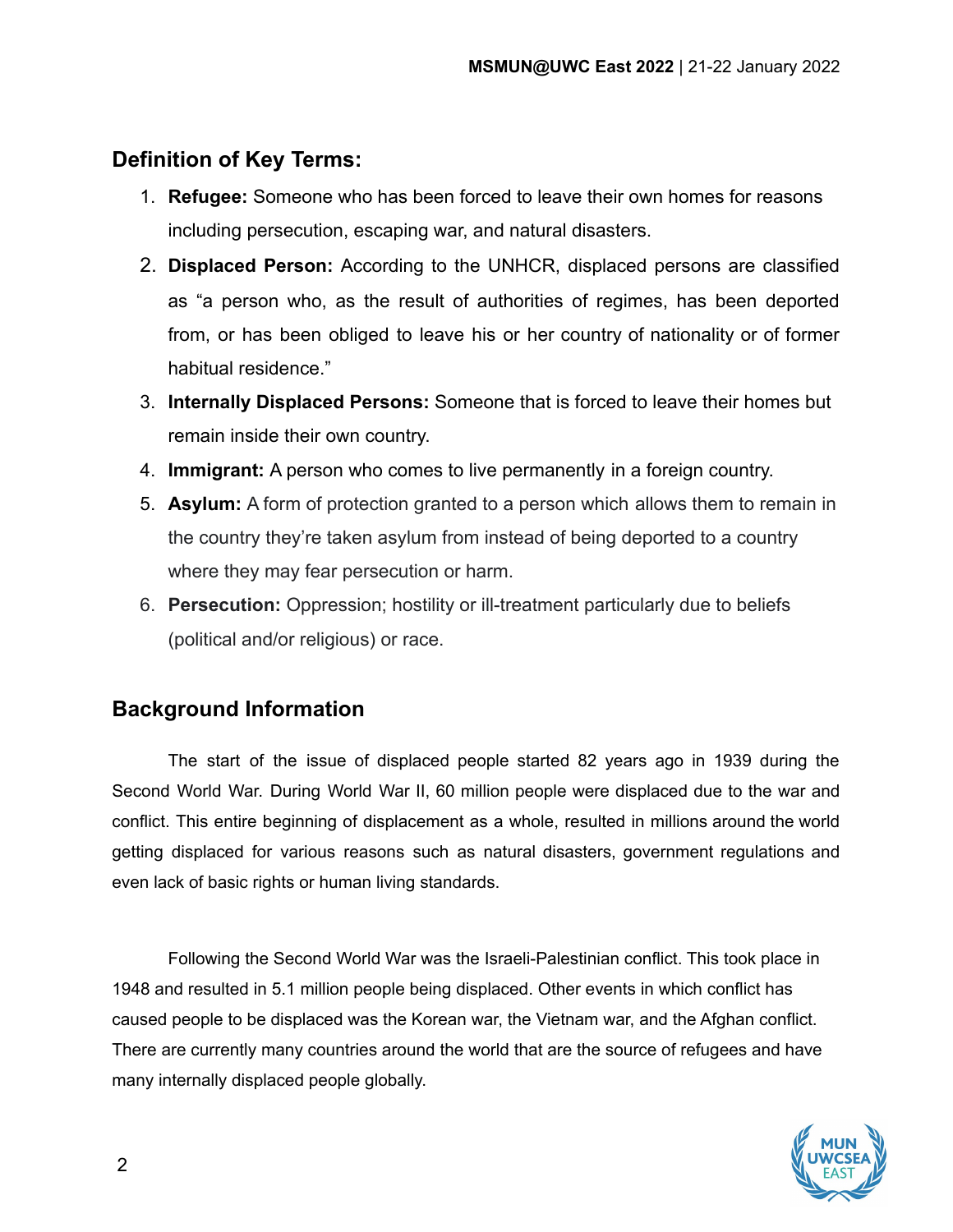Displacement has had numerous knock-on effects. For example, people who are counted as displaced persons are more subject to committing crimes to help live up to the living standards for themselves and their families and to even gain the basic necessities of life. Displacement also causes mental health issues. This is because, living in a country that is not of your own, being unemployed and trying to find out when the next meal will be is very stressful and taxing for an individual. Therefore, mental trauma can take place in the form of anxiety, depression and other mental illness or conditions.

One of the largest nature related displacements that took place was in the US in 1900. Over the course of one month The Great Galveston Hurricane affected many lives. Along with 8000 fatalities, approximately 10,000 people were displaced and homeless. All these 10,000 people were affected greatly as shelters, food sources, water sources and many other essentials of living were not accessible.

#### **Current Situation**

Amidst conflicts across the globe, individuals are denied basic human needs and are burdened with the task of seeking refuge. Although the IHL (International humanitarian law) has been established, many displaced persons still face injustices daily. Globally, there are over 80 million forcibly displaced people, this includes internally displaced people (IDP), refugees and asylum seekers. Of which a large number face violations of their rights.

People can be displaced by regimes that carry out persecution or violate the human rights of residents. Nations facing political, religious, or tribal conflicts drive the ever-growing number of displaced persons. Many organisations like the UN (including their subcommittees like UNHCR and SOCHUM) and NGOs have been working tirelessly to ensure the protection of the rights of displaced persons.

The main factor that has severely affected this issue is the rise of political conflicts that have occurred globally; for example, the Syrian Civil war, the Israel-Palestine conflict, and most recently, the developments in Afghanistan. Currently, the number of displaced persons is at the highest there has ever been. As the world progressively becomes more socially and

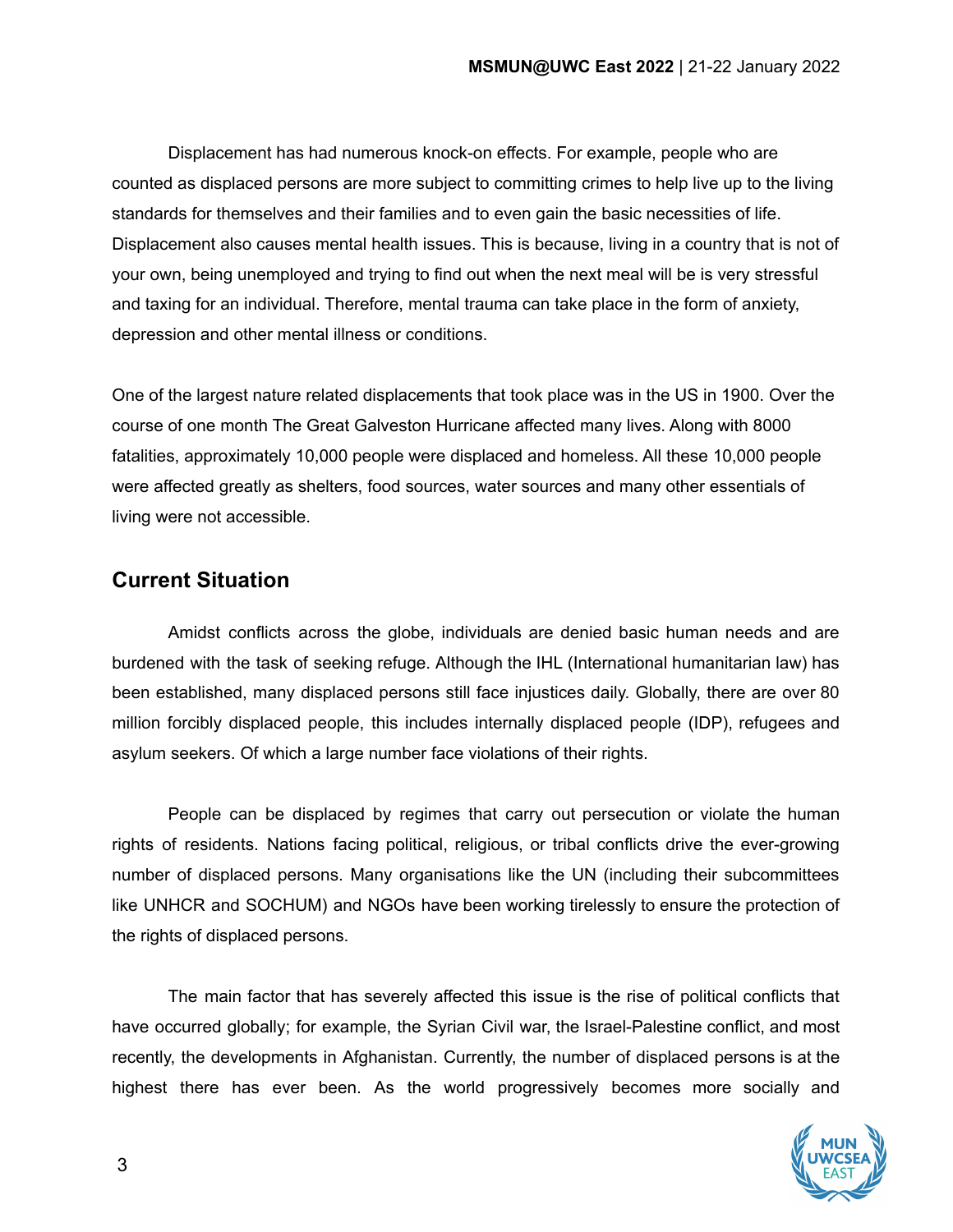internationally connected, there are more opportunities for humanitarian organisations like the UNHCR to provide external aid**.** This also means that there is more awareness towards this issue and that significant developments can be made to escalate or solve this issue.

Another major issue that could pose as a threat to the rights of displaced persons is the COVID-19 pandemic. The pandemic has deepened the already existing vulnerabilities of displaced persons. Borders are shut, hence it would be harder to escape conflict and seek asylum. Governments globally are also strained economically, hence it would be harder to provide aid. Delegates are encouraged to consider how this issue may be affected in a rapidly evolving world.

# **Major Parties Involved and Their Views**

#### **Syria:**

The country with the highest population of internally displaced people is Syria. It is estimated that around 6.2 million people are internally displaced in Syria. The UNHCR looks over the "protection and community services, distribution of core relief items, shelter assistance, health-care services and educational support" of these internally displaced people in Syria. The root cause of displacement in Syria is violence. People continue to flee from Syria due to the Syrian Civil War which started off as protests. The Syrian government has currently not taken any action towards solving the issue of displacement and is successfully receiving guidance from the UNHCR to resolve this issue.

#### **South Sudan:**

From 76,000 to 2 million people being displaced within 6 years, South Sudan sees 1 in 3 people as internally displaced people. All this displacement started for similar reasons as other countries, conflict and war. Currently there are 4.3 million people who are displaced in South Sudan. With reference to the UNHCR, around 63% of these displaced people are children. South Sudan is also receiving constant help from the World Bank who have "issued a Country Engagement Note (CEN) to guide its

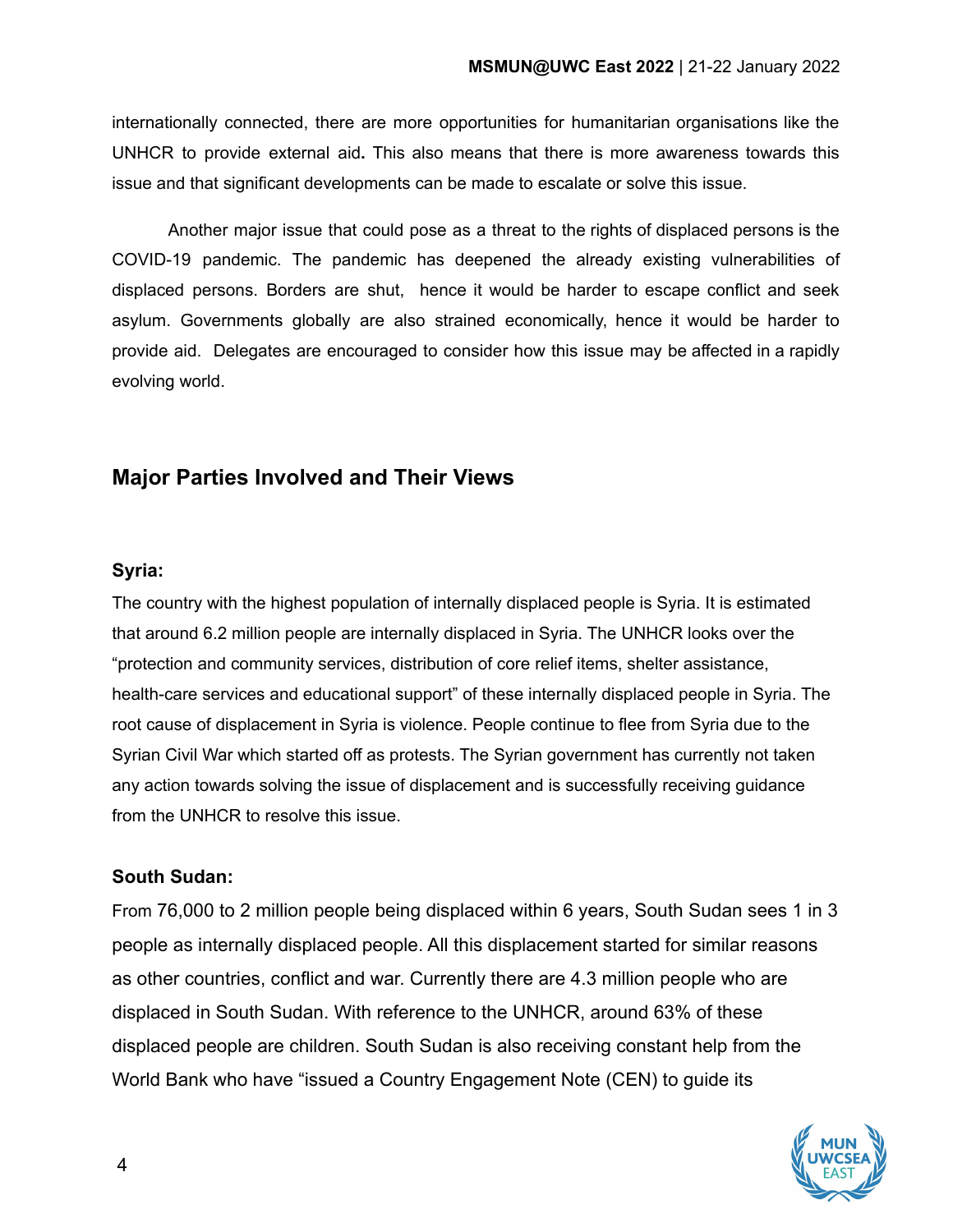intervention in the country over a period of 24 months".

#### **Afghanistan:**

As of 2021, 4 million people have been displaced in Afghanistan. Commonly, the cause of this is the insecurity people face as well as the violent conflicts taking place in Afghanistan. The UNHCR has recognised that this repeating cycle of displacement in Afghanistan is seen with internally displaced people and they aim to control this issue so that displaced people can have easier, more efficient access to help since they are still in their own country. The UNHCR has also mentioned that the world should not take the displacement in Afghanistan due to the Civil War lightly, as it is a heavy ongoing crisis and can lead to various other problems. These various other problems involve a declining economy and social riots that could be an extra weight on Afghanistan to solve.

#### **Colombia:**

Despite the efforts of signing a peace agreement in Colombia in 2016, displacement still continues to be a prominent issue. A peace treaty is a treaty between two parties which indicates the end of war or conflict. With a peace treaty, Colombia intended to eradicate ongoing wars to prevent further displacement of civilians in Colombia. The UNHCR has said they will "support the local authorities and communities to address the protection risks they face, while supporting a comprehensive institutional response to the situation" in Colombia. The displacement in Colombia is due to the fighting by irregular armed groups and other forms of violence.

#### **Turkey:**

Conflicts between the Kurdish Workers Party and the Turkish military have brought on various cycles of displacement. Turkey is one of the largest sources and hosts of refugees. The UNHCR has declared that they have and will be working towards "coordinating between the UN agencies and Turkey, provide internal protection for people in need in Turkey, provide humanitarian aid to refugees in camps and in urban areas and increase activities for the strengthening of the national asylum system".

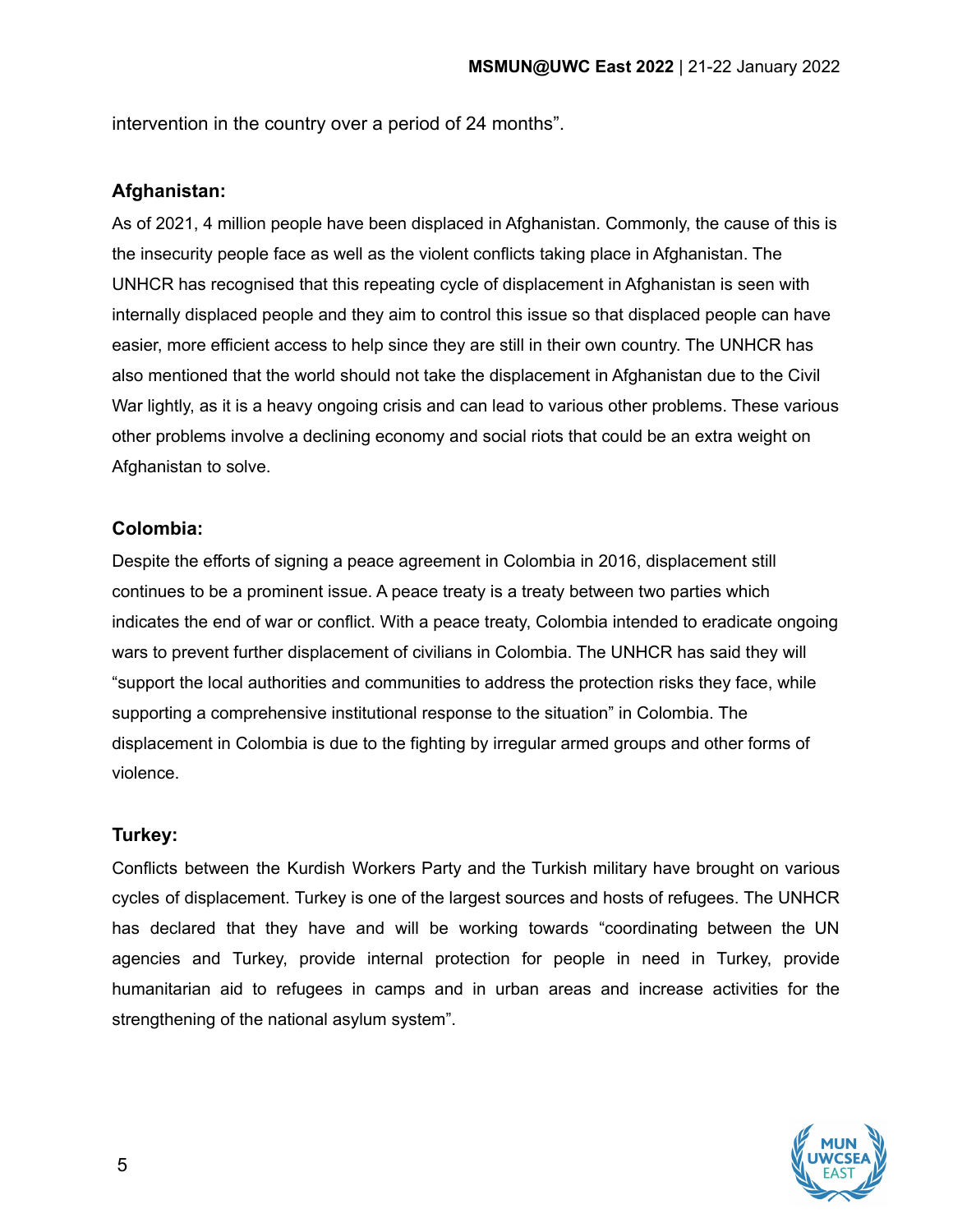### **UN Involvement, Relevant Resolutions, Treaties and Events**

Below are treaties, resolutions, and events by the United Nations and their relevant bodies that work towards protecting the rights of displaced persons:

- The 1951 Refugee Convention, an influential convention where the term 'refugee' was defined, and one of the first conventions where 149 member States identified and took significant steps towards addressing the issue ([brief outline](https://www.unhcr.org/1951-refugee-convention.html))
	- o This convention was very effective as it established the basis for many existing frameworks today on how to tackle and view this issue. While the solutions passed/proposed then may be irrelevant/unfeasible today due to changing eras, this convention was a starting point in international efforts to protect the rights of refugees, considering it was established as early as 70 years ago.
- Resolution adopted by the general assembly on the report of the Third Committee, 24th February 1995 ([A/RES/49/169\)](https://www.unhcr.org/excom/bgares/3ae69efa14/office-united-nations-high-commissioner-refugees-resolution-adopted-general.html?query=resolutions%20refugees)
	- o It called upon countries to adjust frameworks to assist asylum seekers and to give them access to more basics in human needs and rights. This resolution had a lot of feasible and beneficial solutions, yet many of them weren't as effectively implemented. Delegates are encouraged to include ways to effectively enforce such solutions when making their own resolutions
- Report of the United Nations High Commissioner for Refugees, questions relating to refugees, returnees and displaced persons and humanitarian questions, 16th December 2020 [\(A/RES/75/163](https://www.unhcr.org/excom/unhcrannual/60096bfb4/resolution-adopted-general-assembly-16-december-2020-office-united-nations.html))
	- o Emphasises that withholding the rights of refugees is the responsibility of the states, and proposes other key solutions that may be relevant in today's world and context (especially in the COVID 19 Pandemic). The efficacy of the resolution is yet to be determined as it was only published recently.
- The UN has been assisting in the fight to put an end to this. As of 2012, the then

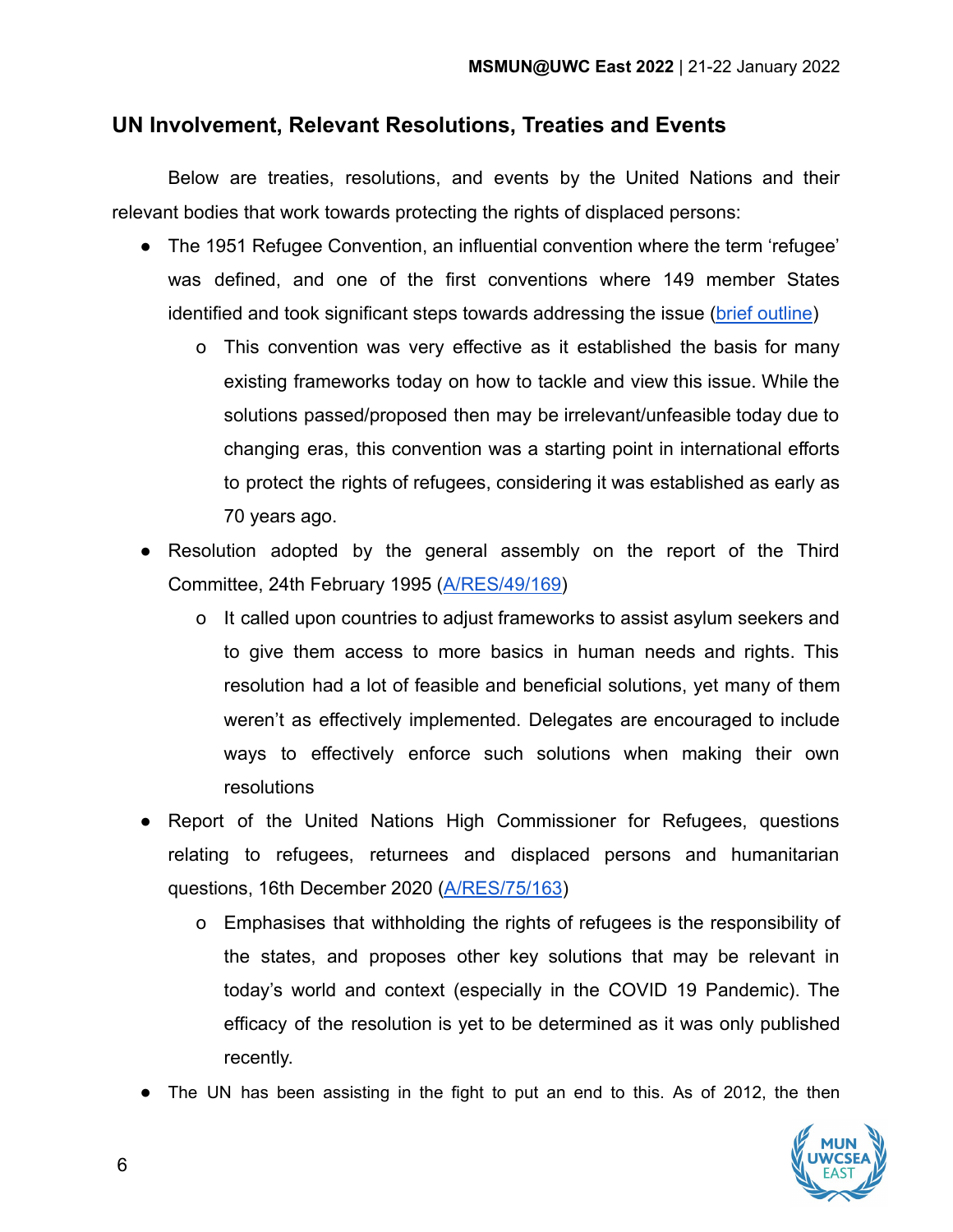secretary-general Ban-Ki Moon called for the world humanitarian summit to galvanize greater leadership to prevent and resolve conflict and reduce suffering. The UN has mainly deployed peacekeepers along with shelters in affected regions such as the Jordanian border, etc.

### **Possible Solutions**

There have been many advancements in how the UN and many countries tackle the issue of displaced persons.

Nonetheless, it is clear, that there is much progress to be made as we have yet to face the answers of whether IDPs should be given their own legal classification as to be recognised and protected under international law? How the rights of displaced persons can be sustained in the process of migration wherein external aid is scarce?

Delegates may choose to refer to possible, actionable solutions that are listed below:

- 1) Implementing talks about refugees and internally displaced people in school curriculums
	- a) This solution will help children understand the growing problems in their world and potentially in their country. Through this action, children will learn more about why these problems arise and what action they can do to support any displaced people
- 2) Conducting mandatory workshops/talks in the workplace about displaced people as a whole
	- a) By conducting mandatory workshops and talks, older people (adults) would also gain a sense and knowledge of what happens to displaced people. This would also spread more awareness about the issue and potentially give rise to constructive actions by authorities to help these displaced people
- 3) Urge MEDCs (More Economically Developed Countries) to give x% of their GDP to LEDCs (Less Economically Developed Countries) to cater for the needs of displaced people

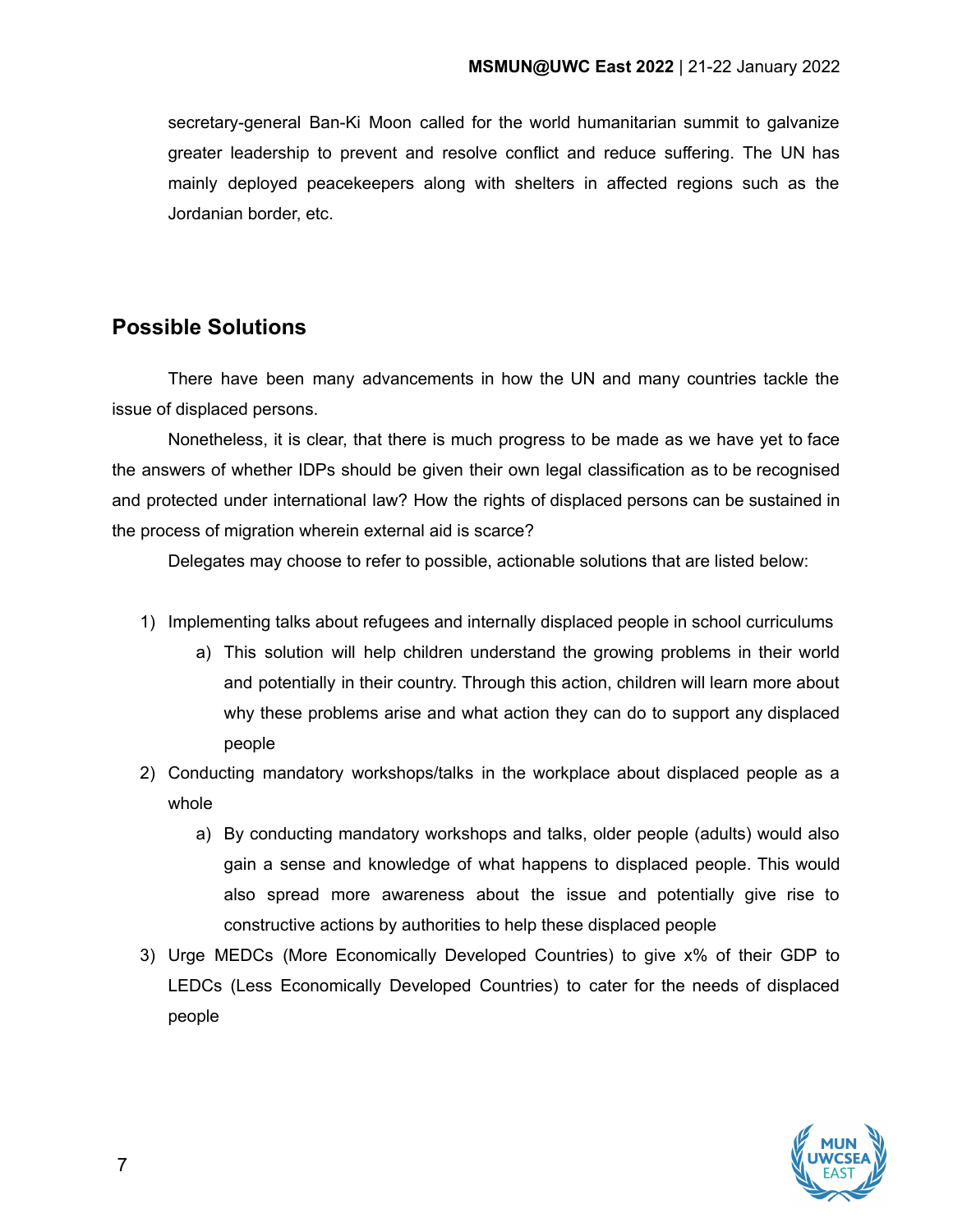- a) Due to the fact that MEDCs have more revenue in the form of GDP, they can give a certain amount (x%) of their GDP to LEDCs so that LEDCs can develop their services to care for displaced people that requires money
- 4) Conduct checks at refugee camps by government/agency officials every x months/weeks
	- a) By having people with authoritative power conduct checks in refugee camps, the basic standard of living is met. These people conducting checks can also supervise and see whether or not displaced people are being taken care of properly and are receiving their basic human rights

# **Bibliography:**

## **Useful Links:**

- <https://www.unhcr.org/1951-refugee-convention.html>
- <https://www.unhcr.org/internally-displaced-people.html>
- <https://www.migrationdataportal.org/themes/forced-migration-or-displacement>

## **Works Cited:**

- [https://en.wikipedia.org/wiki/United\\_Nations\\_General\\_Assembly\\_Third\\_Committee](https://en.wikipedia.org/wiki/United_Nations_General_Assembly_Third_Committee)
- <https://www.unhcr.org/excom/bgares/3ae69ef14/refugees-displaced-persons.html>
- [https://en.wikipedia.org/wiki/Internally\\_displaced\\_person](https://en.wikipedia.org/wiki/Internally_displaced_person)
- <https://worldpopulationreview.com/country-rankings/refugees-by-country>
- [https://www.iom.int/sites/g/files/tmzbdl486/files/our\\_work/DMM/Migration-Health/mhd\\_inf](https://www.iom.int/sites/g/files/tmzbdl486/files/our_work/DMM/Migration-Health/mhd_infosheet_displacement_and_health_09.01.2019.pdf) osheet displacement and health 09.01.2019.pdf
- <https://www.un.org/en/global-issues/refugees>
- <http://graphics.wsj.com/migrant-crisis-a-history-of-displacement/>
- https://en.wikipedia.org/wiki/Forced displacement
- <https://www.unhcr.org/sy/internally-displaced-people>
- <https://www.e-ir.info/2021/06/29/the-internal-displacement-of-people-in-south-sudan/>
- <https://www.unrefugees.org/emergencies/south-sudan/>